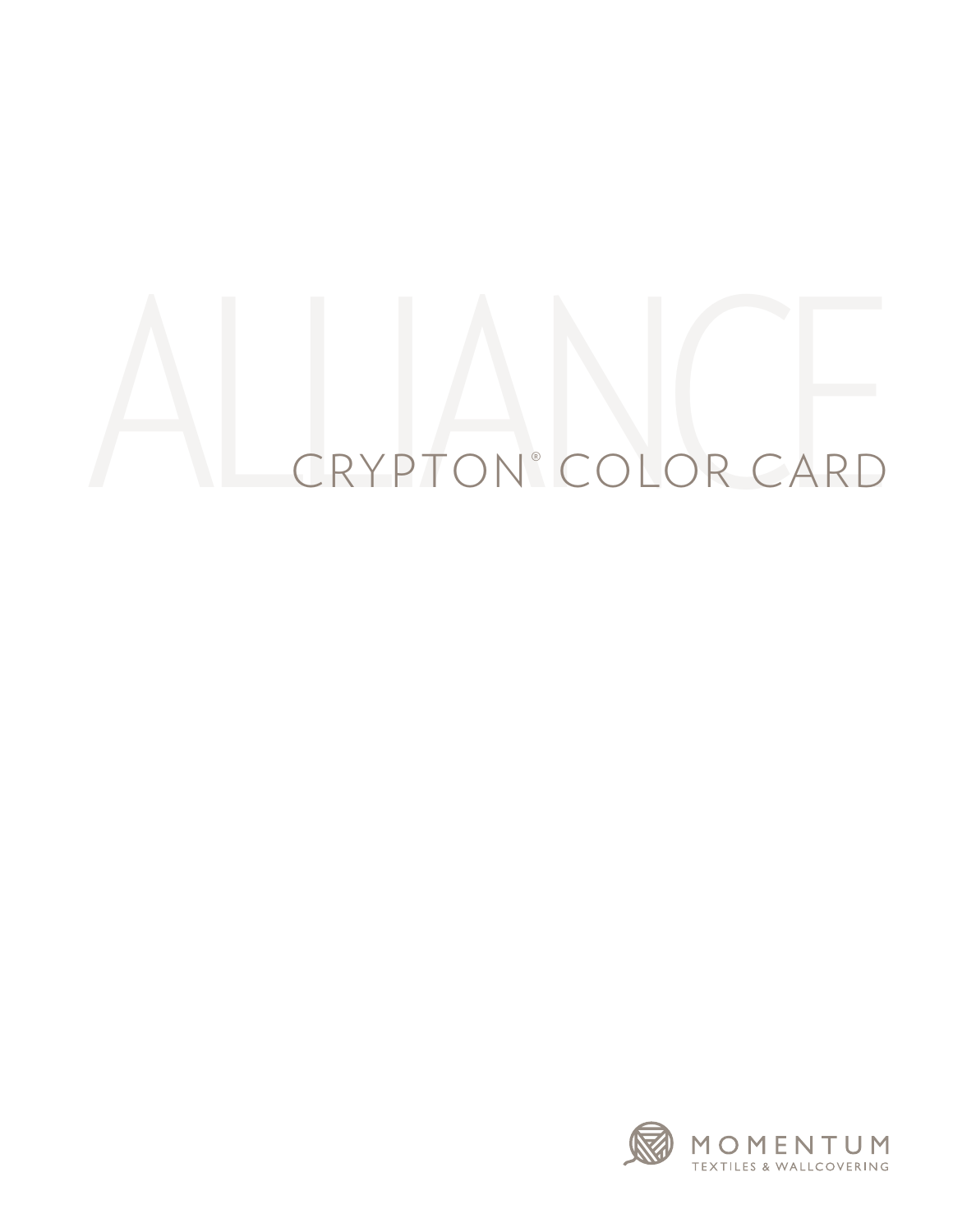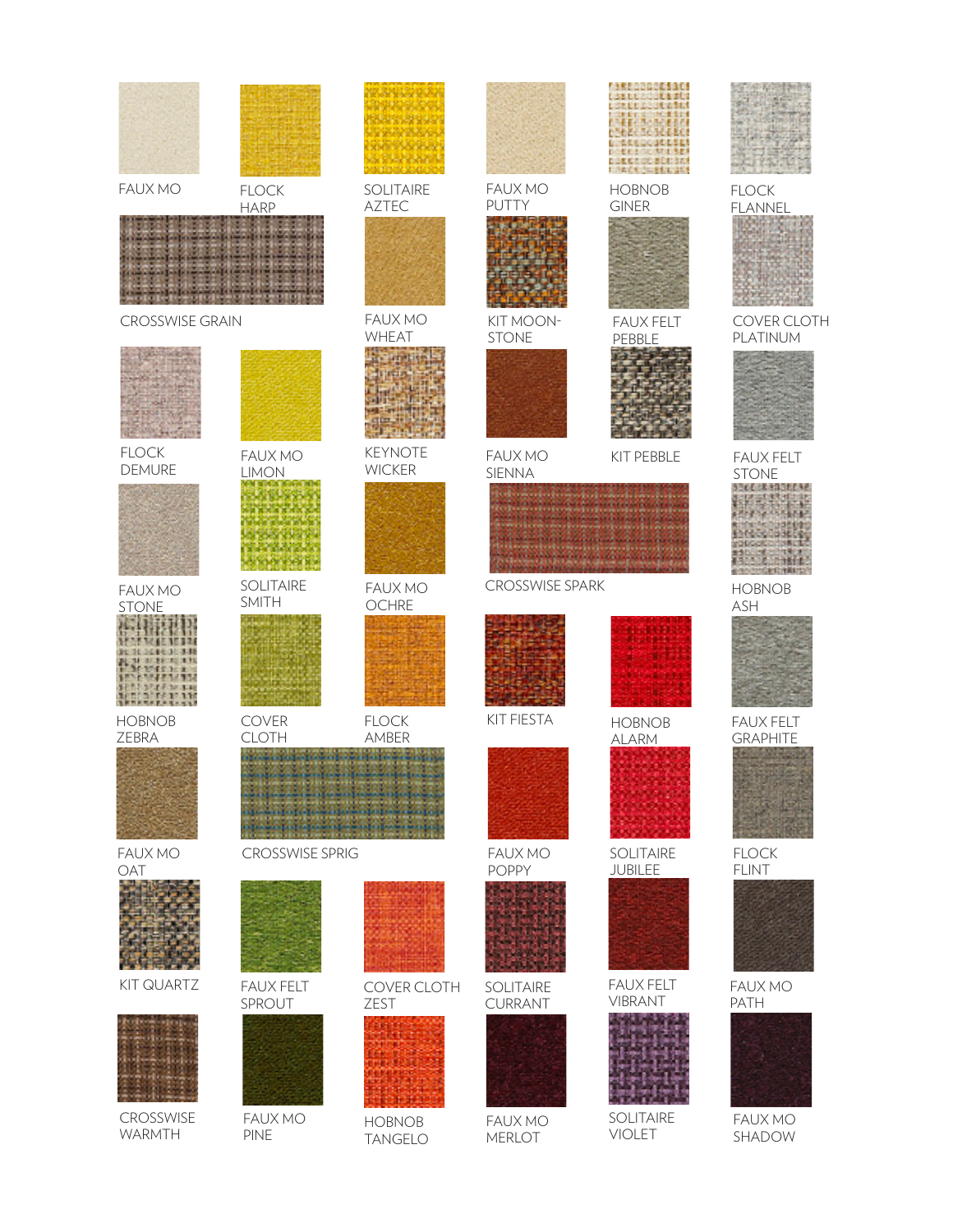| OATH<br><b>JUNIPER</b>          | <b>FAUX MO</b><br><b>SKY</b> | <b>KIT PARADISE</b>          | <b>SOLITAIRE</b><br><b>TINSEL</b> | <b>FAUX MO</b>                     | <b>KEYNOTE</b>                 |
|---------------------------------|------------------------------|------------------------------|-----------------------------------|------------------------------------|--------------------------------|
|                                 |                              |                              |                                   | <b>NICKEL</b>                      | <b>GRANITE</b>                 |
| <b>CROSSWISE BROOK</b>          |                              | <b>FAUX MO</b><br>SPA        | COVER CLOTH<br><b>VESPER</b>      | SYNERGY<br><b>BEDROCK</b>          | <b>FLOCK</b><br><b>NICKEL</b>  |
|                                 |                              |                              |                                   |                                    |                                |
| <b>SYNERGY</b><br><b>AEGEAN</b> | <b>FLOCK</b><br><b>DUSK</b>  | <b>HOBNOB</b><br><b>IRIS</b> | <b>SOLITAIRE</b><br><b>MIST</b>   | <b>FAUX FELT</b><br><b>FLANNEL</b> | COVER CLOTH<br><b>GRAPHITE</b> |
|                                 |                              |                              |                                   |                                    |                                |
| COVER CLOTH<br><b>CYAN</b>      | <b>HOBNOB</b><br><b>BAY</b>  | <b>FAUX MO</b><br>LAPIS      | <b>CROSSWISE TERRACE</b>          |                                    | <b>HOBNOB</b><br>CARBON        |
|                                 |                              |                              |                                   |                                    |                                |
| <b>FLOCK</b><br><b>CAYMEN</b>   | <b>COVER</b><br><b>CLOTH</b> | SOLITAIRE<br>CADET           | <b>FAUX FELT</b><br>QUAIL         | OATH<br>CHARCOAL                   | SYNERGY<br><b>CARBON</b>       |
|                                 |                              |                              |                                   |                                    |                                |
| <b>FAUX FELT</b><br>POOL        | <b>CROSSWISE COBALT</b>      |                              | <b>KIT AQUA</b>                   | <b>FAUX FELT</b><br>CHARCOAL       | <b>FAUX MO</b><br>CHARCOAL     |
|                                 |                              |                              |                                   |                                    |                                |
| <b>HOBNOB</b>                   | <b>FAUX MO</b>               | <b>FAUX FELT</b>             | <b>FLOCK</b>                      | <b>FAUX MO</b>                     | CROSSWISE                      |
| TEAL                            | SAPPHIRE                     | LAGOON                       | <b>BALTIC</b>                     | SHALE                              | <b>SLATE</b>                   |
| <b>FAUX MO</b><br><b>MARINE</b> | SYNERGY<br><b>DENIM</b>      | SOLITAIRE<br><b>MIDNIGHT</b> | <b>KIT EBONY</b>                  | COVER<br><b>CLOTH JET</b>          | <b>FAUX MO</b><br><b>BLACK</b> |